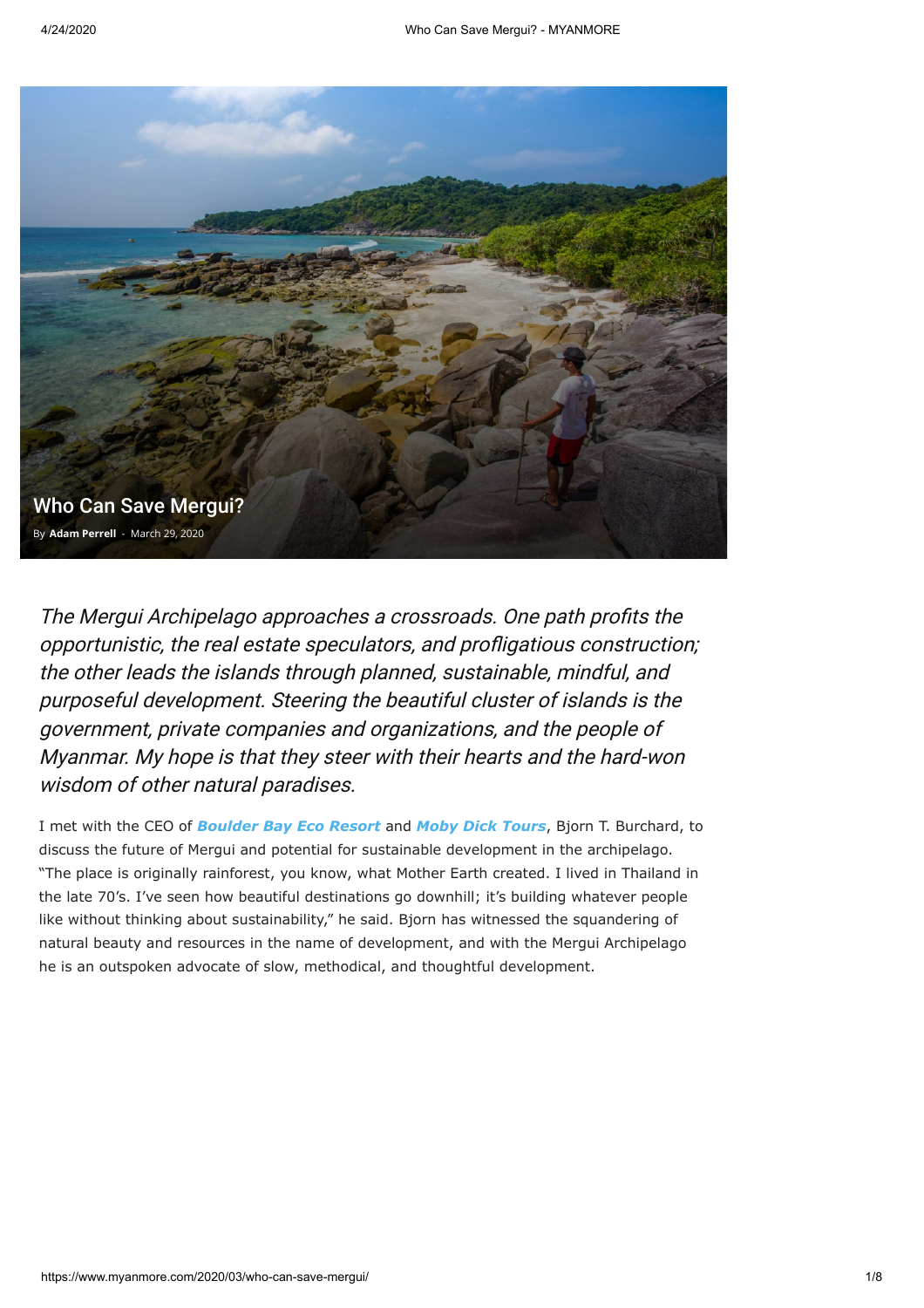

No matter the country, region, or city, the public sector can only do so much. Resources are limited, concern of a population is ever-shifting, and bureaucratic processes can tie up progress. Bjorn has made great efforts to set standards where regulations are lacking, make a positive impact on the environment where public utilities and programs are missing, and design ecologically sensitive experiences for visitors to the region.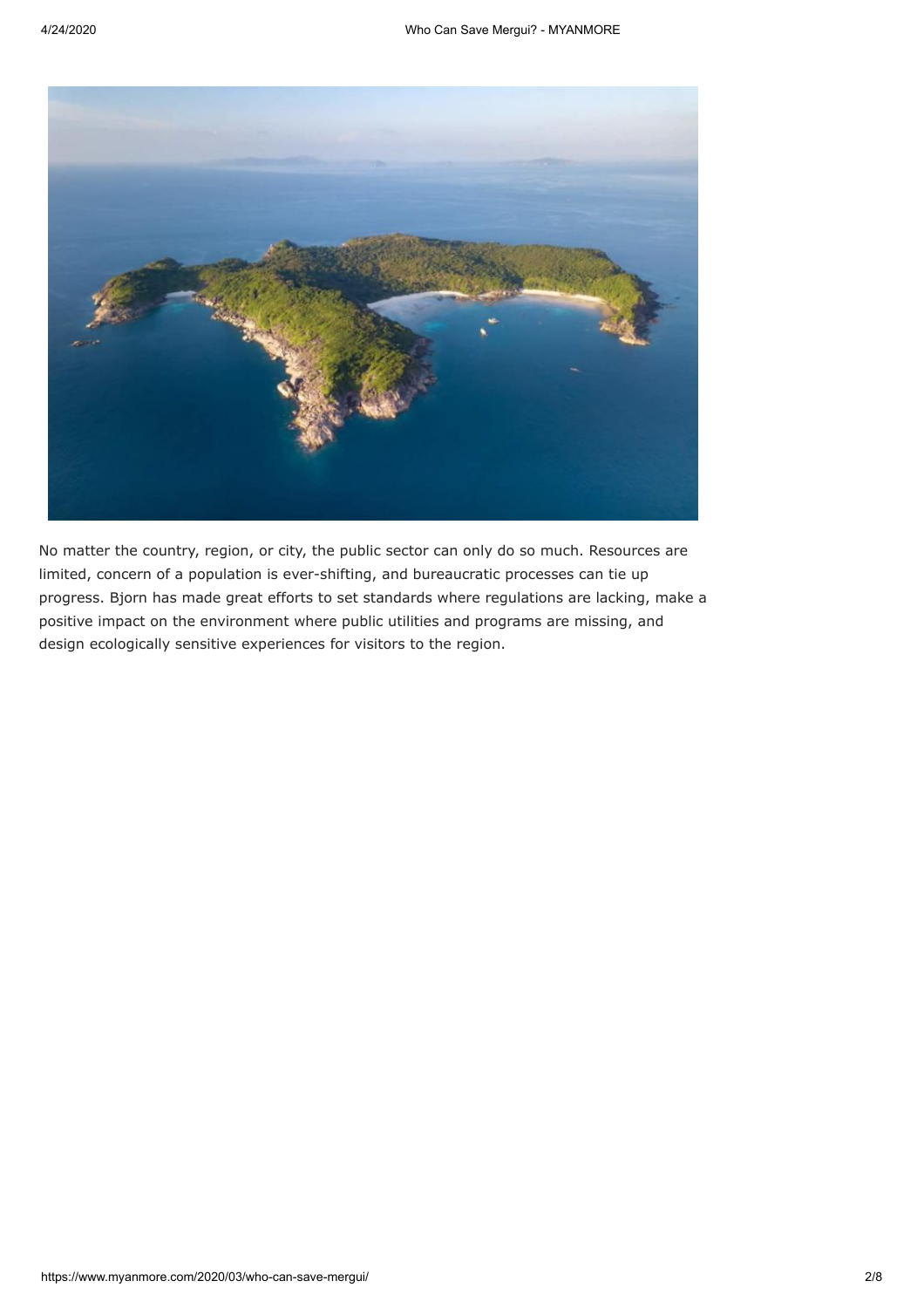

*DCIM100MEDIADJI\_0437.JPG*

Boulder Island lies on the Western edge of the Tanintharyi coast. Though it has no indigenous settlement of its own, the Moken, also known as Sea Gypsies, have made the islands of the Mergui Archipelago to the East of Boulder Island their own for hundreds of years. The island is rich in natural beauty, but all that could change if the government permits unregulated development of the archipelago. Without informed and concerned leadership, Boulder Island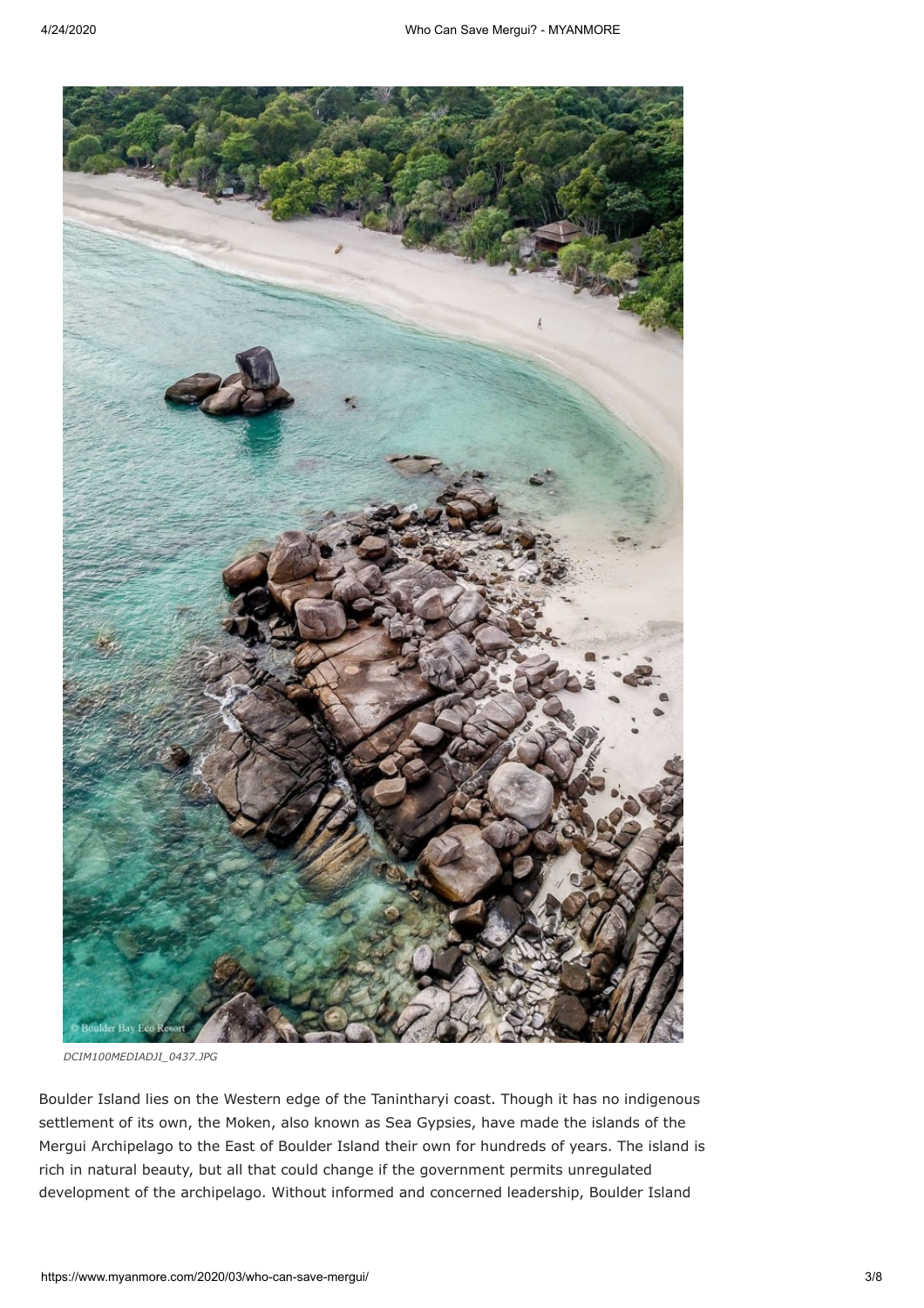and the other islands of Mergui could face a future that looks a little less like paradise and looks a little more like the spoiled Chumphon Archipelago of Thailand–a tourist hotspot with fading coral reefs and a pollution problem that needs to be curbed

Mergui Archipelago consists of several islands the size of Phuket. The sheer splendor of the location paired with availability of land presents an enormous opportunity for Myanmar's tourism sector. If not managed carefully, Mergui could end up like island destinations in the Philippines and Thailand, where locations shut down operations to give nature a chance to recover. We must ask ourselves: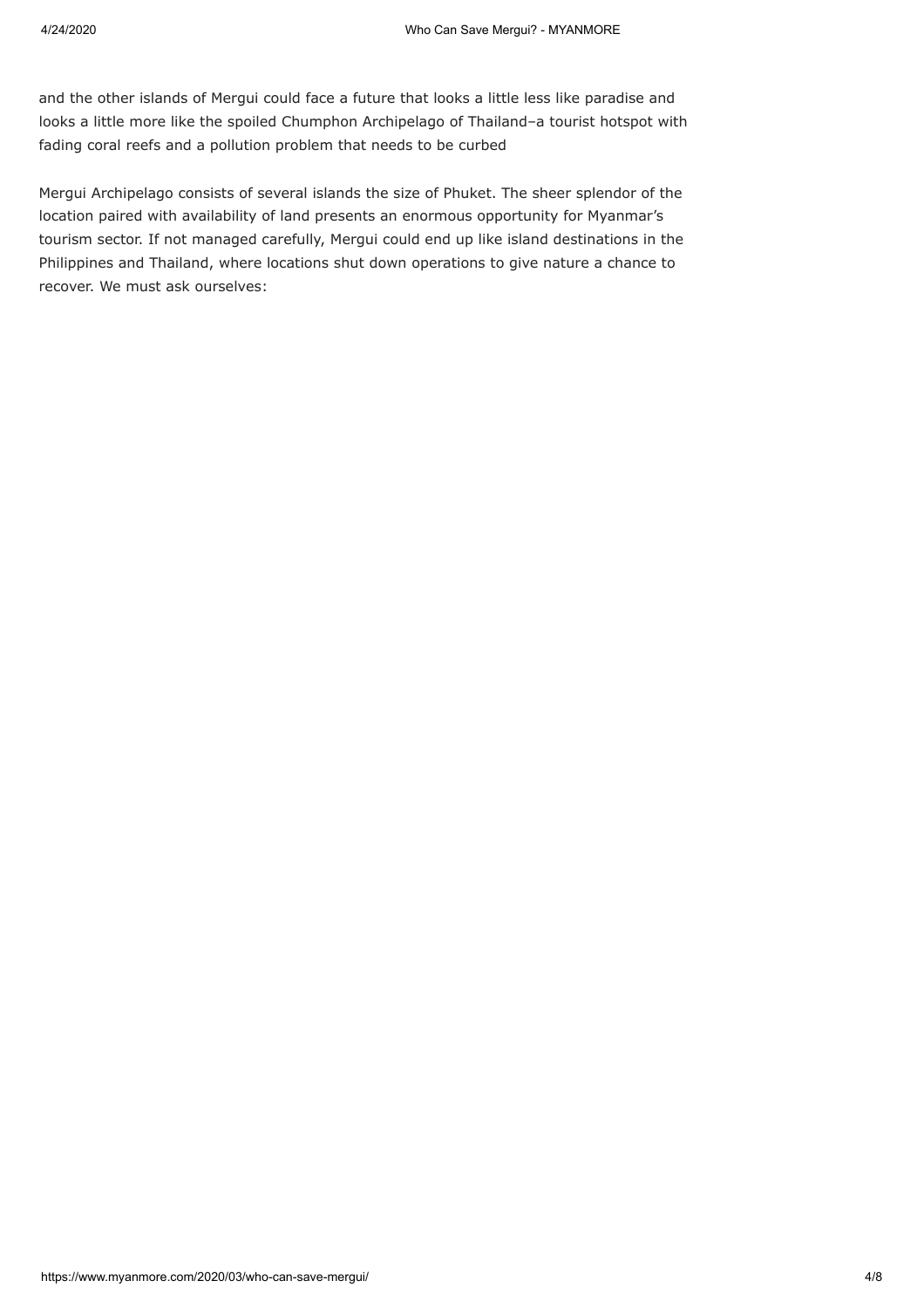

## **Will Myanmar make the same mistakes?**

Will Myanmar's coral reefs, flourishing mangroves, and island paradises be ruined by greedy developers and tour operators who put business before sustainability?

The United Nations World Tourism Organization (UNTWO) published that the sustainable tourism requires that governments and companies "make optimal use of environmental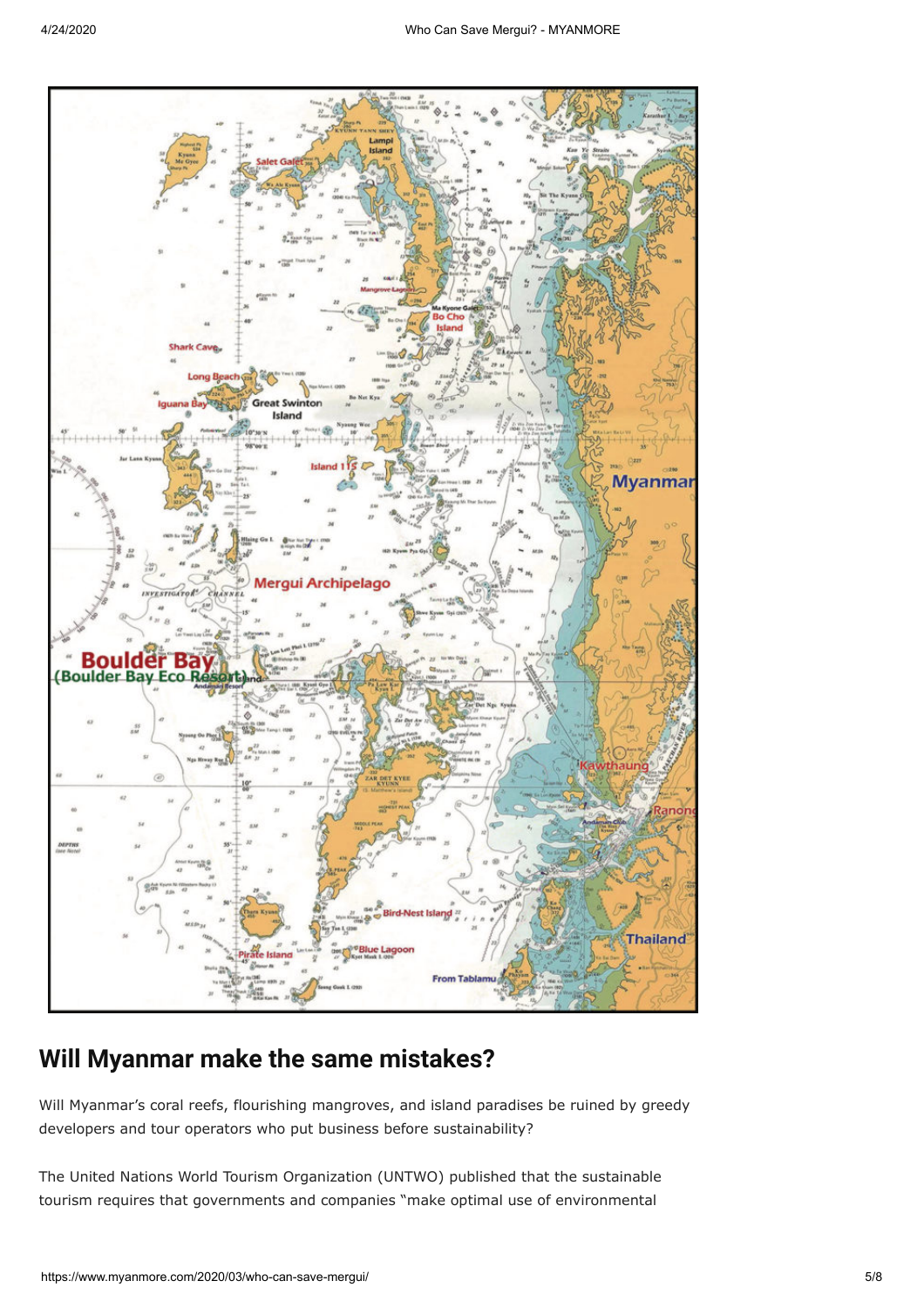resources," "respect the socio-cultural authenticity of host communities," and "ensure viable, long-term economic operations." The requirements of UNTWO-defined sustainable tourism require developers and government officials to respect and utilize reports of the carrying capacities (limits) of the islands, identify and mitigate negative impacts on local communities, and plan for long-term prosperity, not just short-term gains.



A key part of sustainability lies in respect for nature. The novel coronavirus pandemic has had a terrible impact on the health and safety of people all over the world, yet, as many world leaders have pointed out, it has had a positive impact on the environment. Satellite images of air pollution above China showed temporary clearing as the country went into lockdown. The waters of Venice have returned to their clear, blue, natural states without the devastation of unsustainable tourism. The beauties of nature rely on the respect of those of us who enjoy them and rely on them.

Bjorn T. Burchard values the beauty of nature above any manufactured luxury. Despite the efforts of years of design and planning for his resort, he still holds the natural beauty of Boulder Island to be greater than anything he could ever dream up: "We are a three-star resort in a seven-star location." In preservation of his seven-star island, Bjorn has developed a welcome package of sustainable and environmentally friendly self-care products (sunscreen, toothpaste tabs, bamboo toothbrushes, etc…), instituted experience wide rules of conduct that protect his paradise, and sought professional organizations to run studies on the archipelago's ecosystem, including the impact of his resort.